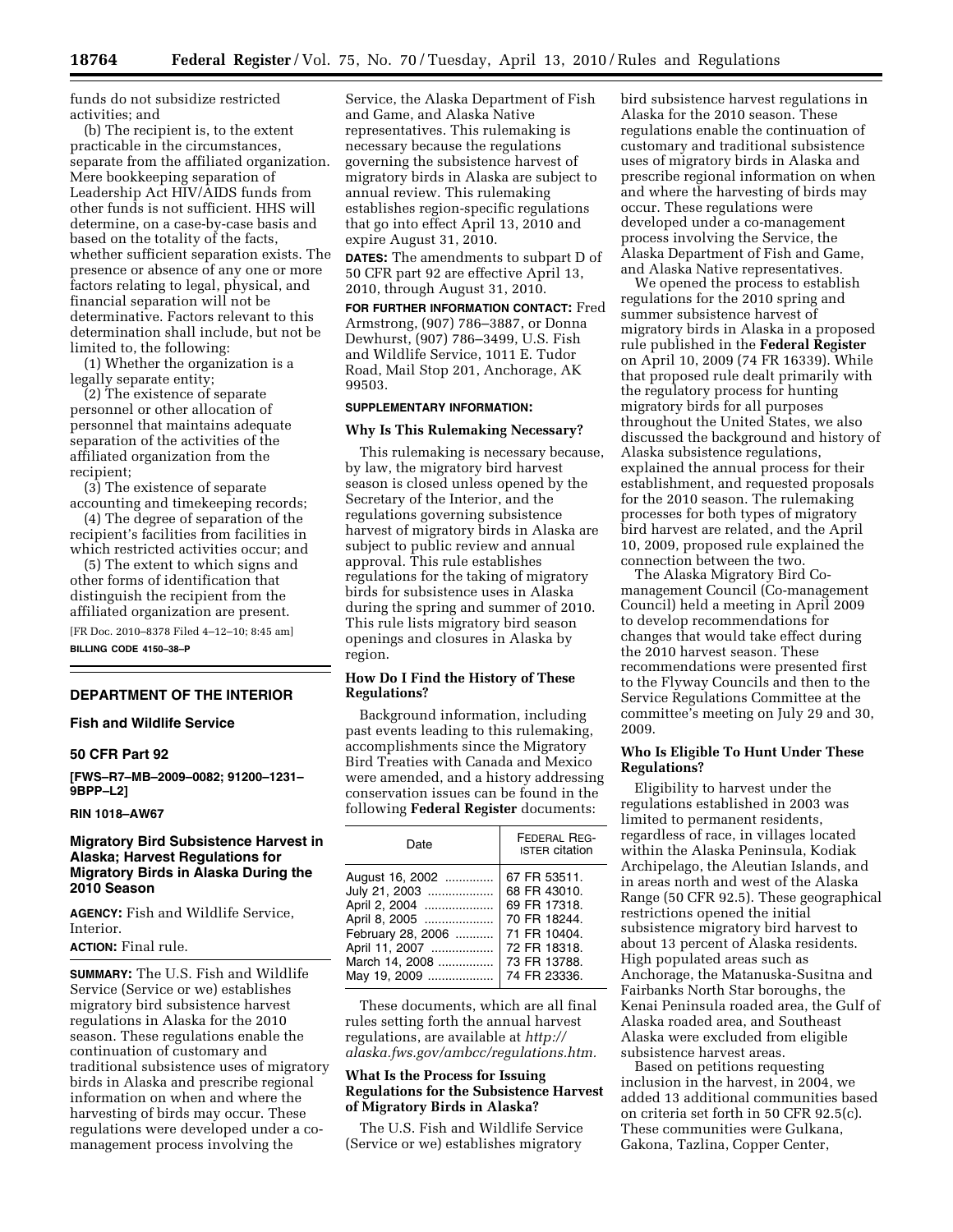Mentasta Lake, Chitina, Chistochina, Tatitlek, Chenega, Port Graham, Nanwalek, Tyonek, and Hoonah, with a combined population of 2,766. In 2005, we added three additional communities for glaucous-winged gull egg gathering only, based on petitions requesting inclusion. These southeastern communities were Craig, Hydaburg, and Yakutat, with a combined population of 2,459.

In 2007, we enacted the Alaska Department of Fish and Game's request to expand the Fairbanks North Star Borough excluded area to include the Central Interior area. This action excluded the following communities from participation in this harvest: Big Delta/Fort Greely, Healy, McKinley Park/Village and Ferry, with a combined population of 2,812. These removed communities reduced the percentage of the State population included in the subsistence harvest to 13 percent.

### **How Will the Service Ensure That the Subsistence Harvest Will Not Raise Overall Migratory Bird Harvest or Threaten the Conservation of Endangered and Threatened Species?**

We have monitored subsistence harvest for the past 25 years through the use of annual household surveys in the most heavily used subsistence harvest areas, such as the Yukon–Kuskokwim Delta. In recent years, more intensive surveys combined with outreach efforts focused on species identification have been added to improve the accuracy of information gathered from regions still reporting some subsistence harvest of listed or candidate species.

# *Spectacled and Steller's Eiders*

Spectacled eiders (*Somateria fischeri*) and the Alaska-breeding population of Steller's eiders (*Polysticta stelleri*) are listed as threatened species; their migration and breeding distribution overlap with where the spring and summer subsistence migratory bird hunt is open in Alaska. Both species are closed to hunting, although harvest surveys and Service documentation indicate both species have been taken in several regions of Alaska.

The Service has dual goals and responsibilities for authorizing a subsistence harvest while protecting migratory birds and threatened species. Although these goals continue to be challenging, they are not irreconcilable, providing sufficient recognition is given to the need to protect threatened species, measures to remedy documented threats are implemented, and the subsistence community and other conservation partners commit to working together. With these dual goals

in mind, the Service, working with partners, developed measures in 2009 to further reduce the potential for shooting mortality or injury of closed species. These conservation measures included: (1) Increased waterfowl hunter outreach and community awareness partnering with the Migratory Bird Task Force; (2) continued enforcement of the migratory bird regulations that are protective of listed eiders; and (3) in-season Service verification of the harvest to detect Steller's eider mortality.

This rule is focused on the North Slope from Barrow through Point Hope because listed spectacled and Steller's eiders from the listed Alaska breeding population, are known to breed and migrate there. These regulations address several eider management needs by restricting hunting to times of day with sufficient daylight to improve a hunter's ability to distinguish between species and minimize shooting species closed for harvest; clarifying for subsistence users that Service law enforcement personnel have authority to verify species of birds possessed by hunters; clarifying that it is illegal to possess any bird closed to harvest; and describing how the Service's existing authority of emergency closure would be implemented, if necessary, to protect Steller's eiders. These regulations, implemented in accordance with conservation measures, are considered the principal means by which the threat from shooting mortality of threatened eiders will be reduced. In addition, the emergency closure authority provides another level of assurance if an unexpected amount of Steller's eider shooting mortality occurs.

In-season, real-time harvest survey information obtained by the local community is desirable at Point Hope, Point Lay, Wainwright, and Barrow. The North Slope Borough has offered to assist with collection of this information, including traveling to hunters in the field and providing photo documentation of some portion of the harvest. In-season harvest monitoring information will be used to independently evaluate harvest survey reports, as well as evaluate the efficacy of regulations, conservation measures, and outreach efforts.

On the North Slope in 2009, no Steller's eider harvest was reported, and no Steller's eiders were found shot during in-season verification of the subsistence harvest. Based on these successes, the Service will continue the same regulations for the 2010 season. The 2009 conservation measures will also be continued, although there will be some modification of the amount of effort and emphasis each will receive.

Specifically, as local communities develop greater responsibility for taking actions to ensure Steller's and spectacled eider conservation and recovery, and hunters demonstrate greater compliance with hunting regulations, the Service's Office of Law Enforcement plans to decrease its presence in Barrow.

The longstanding general emergency closure provision at 50 CFR 92.21 specifies that the harvest may be closed or temporarily suspended upon finding that a continuation of the regulation allowing the harvest would pose an imminent threat to the conservation of any migratory bird population. With regard to Steller's eiders, the regulation at 50 CFR 92.32, carried over from last year, clarifies that we will take action under 50 CFR 92.21 as is necessary to prevent further take of Steller's eiders, and that action could include temporary or long-term closures of the harvest in all or a portion of the geographic area open to harvest. If mortality of threatened eiders occurs, we will evaluate each mortality event by criteria such as cause, quantity, sex, age, location, and date. We will consult with the Co-management Council when we are considering an emergency closure. If we determine that an emergency closure is necessary, we will design it to minimize its impact on the subsistence harvest.

#### *Yellow-billed Loon and Kittlitz's Murrelet*

Yellow-billed loon (*Gavia adamsii*) and Kittlitz's murrelet (*Brachyramphus brevirostris*) are listed as candidate species for Endangered Species Act Listing. Their migration and breeding distribution overlaps with where the spring and summer migratory bird hunt is open in Alaska. Both species are closed to hunting, and there is no evidence Kittlitz's murrelets are harvested. On the other hand, harvest surveys have indicated harvest of yellow-billed loons on the North Slope and St. Lawrence Island. Some or all of the yellow-billed loons reported harvested on the North Slope were found to be entangled loons salvaged from subsistence fishing nets as described below. The Service will continue outreach efforts in both areas in 2010, engaging partners to improve harvest estimates and decrease take of yellow-billed loons.

Consistent with the request of the North Slope Borough Fish and Game Management Committee and the recommendation of the Co-management Council, this rule continues into 2010 the provisions originally established in 2005 to allow subsistence use of yellow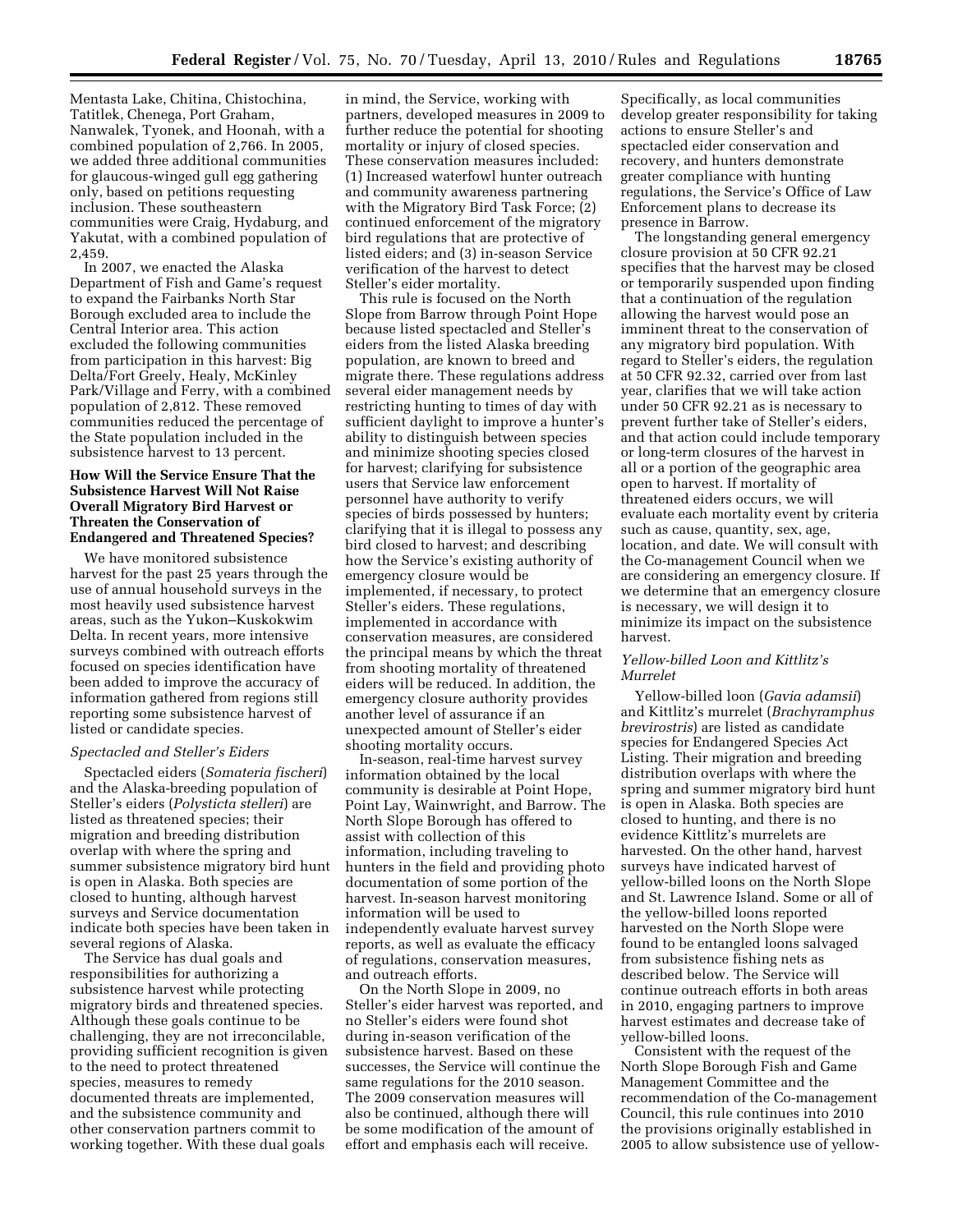billed loons (*Gavia adamsii*) inadvertently entangled in subsistence fishing (gill) nets on the North Slope. Yellow-billed loons are culturally important for the Inupiat Eskimo of the North Slope for use in traditional dance regalia. A maximum of 20 yellow-billed loons may be caught in 2010 under this provision. This provision does not authorize intentional harvest of yellowbilled loons, but allows use of those loons inadvertently entangled during normal subsistence fishing activities. Individual reporting to the North Slope Borough Department of Wildlife is required by the end of each season. However, the North Slope Borough has asked fishermen, through announcements on the radio and through personal contact, to report inadvertent entanglements of loons as they occur, to better estimate the level of mortality caused by gill nets. In 2008, the North Slope Borough reported that one yellow-billed loon was found dead in a fishing net; one severely injured yellow-billed loon was observed by Borough staff; and two were released uninjured from fishing nets by Borough staff.

## **Endangered Species Act Consideration**

Section 7 of the Endangered Species Act (16 U.S.C. 1536) requires the Secretary of the Interior to ''review other programs administered by him and utilize such programs in furtherance of the purposes of the Act'' and to ''insure that any action authorized, funded, or carried out \* \* \* is not likely to jeopardize the continued existence of any endangered species or threatened species or result in the destruction or adverse modification of [critical] habitat \* \* \*.'' We conducted an intra-agency consultation with the Service's Fairbanks Field Office on this harvest as it will be managed in accordance with this final rule and the conservation measures. The consultation was completed with an April 2, 2010, biological opinion that concluded the final rule and conservation measures are not likely to jeopardize the continued existence of Steller's eider, spectacled eider, yellow-billed loon, or Kittlitz's murrelet, or result in the destruction or adverse modification of designated critical habitat for Steller's eider or spectacled eider.

### **What Is Different in the Region-Specific Regulations for 2010?**

#### *Aleutian and Arctic Terns*

We are removing the provision that opened a season from May 15 to June 30 for harvesting Aleutian (*Onychoprion aleutica*) and arctic tern (*Sterna* 

*paradisaea*) eggs in the Yakutat Harvest area, from Icy Bay (Icy Cape to Point Riou) and the coastal islands bordering the Gulf of Alaska from Point Manby southeast to and including Dry Bay. The Yakutat Tlingit Tribe requested that we remove this regulation at the April 2009 Co-Management Council meeting, stating that they will not be able to adequately monitor the tern subsistence take as requested by the Service, so they would prefer to withdraw the regulation at this time.

## **Summary of Public Involvement**

On November 20, 2009, we published in the **Federal Register** a proposed rule (74 FR 60228) to establish spring and summer migratory bird subsistence harvest regulations in Alaska for the 2010 subsistence season. The proposed rule provided for a public comment period of 60 days. We posted an announcement of the comment period dates for the proposed rule, as well as the rule itself and related historical documents, on the Co-management Council's Internet homepage. We issued a press release announcing our request for public comments and the pertinent deadlines for such comments, which was faxed to the media Statewide. Additionally, all documents were available on *[http://www.regulations.gov.](http://www.regulations.gov)* 

In mid-December 2009, we received a request to extend the public comment period and hold a public hearing in Barrow, Alaska. Based on this request, we held a public meeting to record public comments on the proposed regulations on January 12, 2010, at the Inupiat Heritage Center, 5421 North Star St., Barrow. We also reopened the public comment period until February 18, 2010, by publishing a document in the January 25, 2010, **Federal Register**  (75 FR 3888). The public was informed that if they had submitted comments previously, they did not need to resubmit because we had already incorporated those comments into the public record and would consider them in preparation of our final determination. By the close of the second public comment period on February 18, 2010, we received responses from 20 individuals and 2 organizations.

#### **Response to Public Comments**

#### *General Comments*

*Comment:* We received two general comments on the overall regulations that expressed strong opposition to the concept of allowing any harvest of migratory birds in Alaska.

*Service Response:* For centuries, indigenous inhabitants of Alaska have harvested migratory birds for subsistence purposes during the spring and summer months. The Canada and Mexico migratory bird treaties were recently amended for the express purpose of allowing subsistence hunting for migratory birds during the spring and summer. The amendments indicate that the Service should issue regulations allowing such hunting as provided in the Migratory Bird Treaty Act, 16 U.S.C. 712(1), expressly allows the Service to issue regulations allowing such hunting. *See* Statutory Authority section for more details.

One of the goals of the Protocol amending the Canada Treaty is to allow a traditional subsistence hunt while also improving conservation of migratory birds through effective regulation of this hunt. Although the Protocol sanctions a traditional subsistence hunt, the Parties did not intend to cause significant increases in the take of migratory birds, relative to their continental population sizes. If at some point the subsistence harvest regulations result in significantly increased harvest, management strategies would be implemented to ensure maintenance of continental populations.

*Comment:* Fourteen commenters explained the true value of subsistence to their way of life on the North Slope —it includes both providing essential food that is shared and preserves the age-old customs and traditions associated with it.

*Service Response:* We respectfully acknowledge the importance of the customs and traditions that go along with the subsistence way of life in rural Alaska. The amendments to the Migratory Bird Treaties with Canada and Mexico recognize the importance of maintaining the cultural and traditional lifestyle of the indigenous inhabitants of Alaska.

*Comment:* One commenter requested that the public comment period be extended.

*Service Response:* We reopened the public comment period until February 18, 2010, by publishing a document in the January 25, 2010, **Federal Register**  (75 FR 3888). The public was informed that if they had submitted comments previously, they did not need to resubmit those comments because we had already incorporated them into the public record and would consider them in preparation of our final determination.

*Comment:* Twelve commenters expressed continued disappointment with the duck stamp and license issue and that these requirements were pushed upon them and were not cultural and traditional. One commenter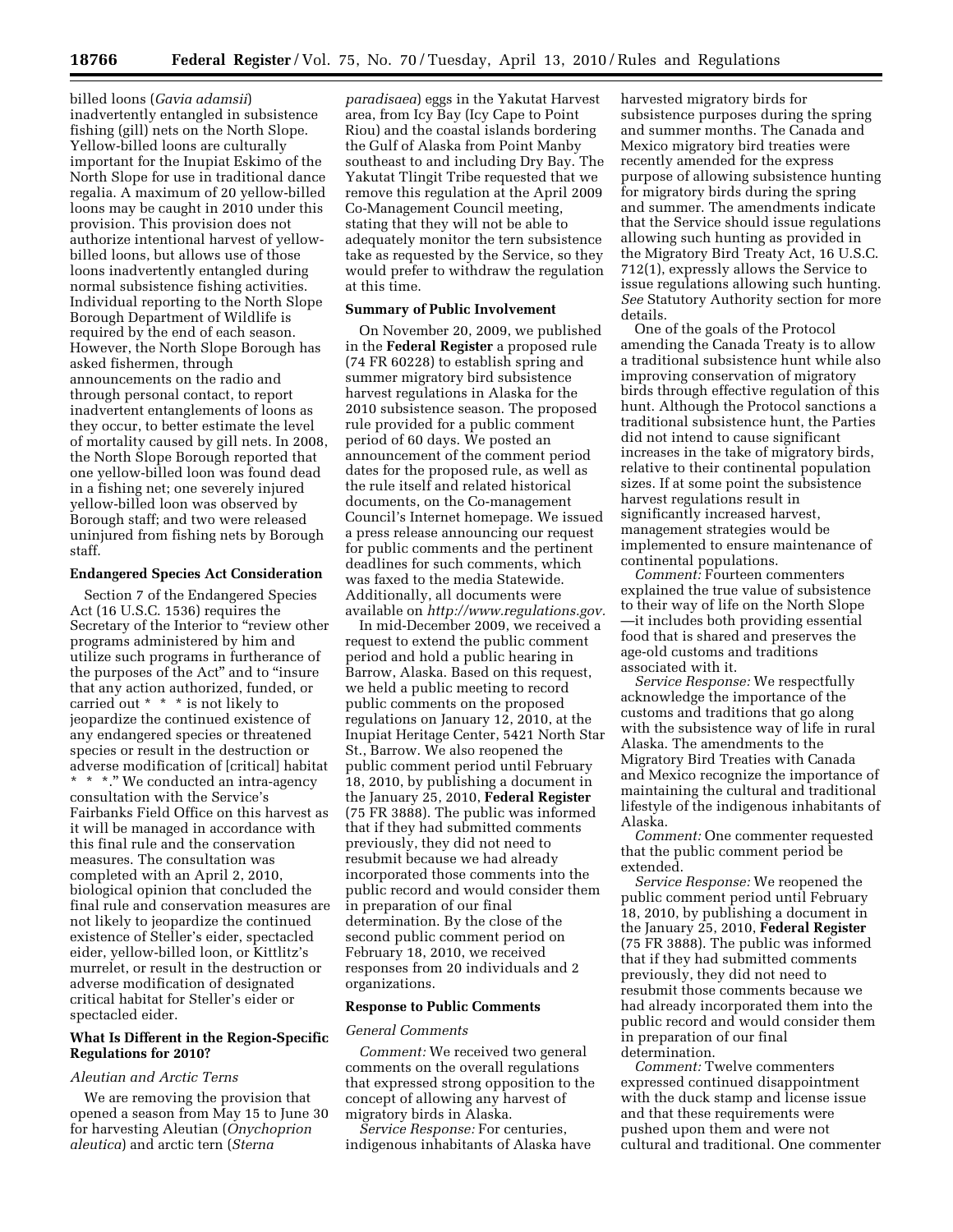added that some of the elders in Barrows are afraid to go out bird hunting because of the threat of getting a ticket for no license or duck stamp. One commenter explained the difficulty of buying a State hunting license, Federal duck stamp, and State duck stamp for subsistence hunters on a limited income. Several commenters stated that purchasing a license and stamps is a burden for a family on a fixed, low income.

*Service Response:* The only way the requirement to possess a Federal Migratory Bird Hunting and Conservation Stamp could be changed is through a congressional modification of the Migratory Bird Hunting and Conservation Stamp Act (16 U.S.C. 718 *et seq.*). Similarly, the requirement for an Alaska hunting license and Waterfowl Conservation Tag (duck stamp) is codified in Alaska's statutes and regulations and can be changed only by the State legislature. There are a few exemptions. Hunters under the age of 16 or 60 years or older and qualified disabled veterans are not required to purchase licenses and duck stamps to hunt. Residents who qualify for a \$5.00 low income license are not required to purchase a duck stamp.

The Subsistence Division (AS 16.05.340(17)(B)) of the Alaska Department of Fish and Game (Department) has the responsibility to evaluate the impact of State and Federal laws and regulations on subsistence hunting and, when corrective action is indicated, make recommendations to the Department, who in turn make recommendations to the Alaska Board of Game regarding amendment and repeal of regulations affecting subsistence hunting.

The Alaska Board of Game (AS 16.05.130(b)(2)–(4)) can establish regulations to exempt the requirement to purchase a waterfowl conservation tag (duck stamp) for waterfowl hunting in areas of the State not likely to benefit from the following programs: (1) The acquisition of wetlands important for waterfowl and public use of waterfowl, (2) waterfowl related projects approved by the State commissioner, and (3) the administration of the waterfowl conservation program.

*Comment:* Two commenters noted that the **Federal Register** document did not address Executive Order 13175, Government-to-Government Relations, and should have.

*Service Response:* We did discuss Executive Order 13175 in the November 20, 2009, proposed rule; see 74 FR 60232–60233. In that discussion, we stated that because eligibility to hunt under these regulations is not limited to

tribal members, but rather extends to all indigenous inhabitants of the subsistence harvest areas, we are not required to engage in formal consultation with tribes. However, in keeping with the spirit of the President's memorandum of April 29, 1994, ''Government-to-Government Relations with Native American Tribal Governments'' (59 FR 22951), and Executive Order 13175 (65 FR 67249; November 6, 2000) and Memorandum on Tribal Consultations dated November 5, 2009, concerning consultation and coordination with Indian Tribal Governments, we conducted a public hearing in Barrow, Alaska, for the express purpose of gathering public comments on our November 20, 2009, proposed rule (74 FR 60228). We also conducted local meetings with the Migratory Bird Task Force, which is comprised of Alaska Native Tribes, Alaska Native corporations, and Alaska Native nonprofit organizations, to develop an outreach strategy for the coming spring and summer season. The Service's Alaska Regional Director also traveled to Barrow to meet with local leaders on the 2010 migratory bird regulations and discuss how the local community could be involved in the conservation of listed eiders.

*Comment:* One commenter requested the Service to consider, under Executive Order 12898 on environmental justice, the impacts of the regulations on the Inupiat subsistence lifestyle, because neither the proposed November 20, 2009, proposed rule (74 FR 60228) nor the environmental assessment on which they are based cite the order.

*Service Response:* The Service, working with the Co-management Council, already complies with Section 4–401 of this Executive Order, by annually collecting and publishing subsistence harvest data; however, the Service does not have the responsibility to evaluate any potential health risks associated with the consumption of environmentally contaminated wild foods. We have notified the public in our regulations of the risks associated with the potential presence of highly pathogenic H5N1 bird flu in the migratory birds being taken and consumed. The implication from the question appears to be more focused on the additional 2009 regulations imposed on 4 North Slope Inupiat communities within the North Coastal Zone. Our regulations at 50 CFR  $92.31(g)(5)(i)$ , which establish shooting hours, have the potential to safeguard human health and safety by preventing the use of firearms when light levels are inadequate to ensure safe practices. The other two regulations under this section

pertain more to law enforcement with no applicability to human health.

*Comment:* One commenter expressed concern that the growing numbers of bird watchers in the Barrow area causing disturbance and affecting bird movement, and that the birdwatchers are there for pleasure, while subsistence is a lifestyle.

*Service Response:* The Gasline/ Cakeeater and Freshwater Lake roads are primarily located on Native owned or privately owned lands and use is managed by the Ukpeagvik Inupiat Corporation, which does restrict use by commercial birdwatching tours and professional photographers by requiring permits.

*Comment:* One commenter expressed that we should remove spectacled eiders from the list of threatened species, because the population surveys the commenter had read stated that there were plenty of these birds worldwide, and that only a small percentage migrate along the North Slope. The commenter stated that any subsistence take should be allowed.

*Service Response:* We intend to reevaluate the species' status rangewide this year during a ''5-year review'' that we are conducting on spectacled eiders. One result of this review will be to consider whether recent changes in the species' status warrant reconsideration of its protection under the Endangered Species Act. It should be noted, however, that standardized aerial surveys indicate a decline in the number of spectacled eiders nesting on the North Slope.

*Comment:* One commenter brought up that, under the Small Business Regulatory Enforcement Fairness Act, the proposed rule stated that this action will not have an annual effect on the economy, but the commenter felt the North Slope regulations would negatively affect their subsistence economy.

*Service Response:* The Small Business Regulatory Enforcement Fairness Act, 5 U.S.C. 804(2), addresses potential annual effects on the economy of \$100 million or more, which is well beyond the scope of the action contained in this **Federal Register** document.

*Comment:* One commenter was concerned that under the Unfunded Mandates Reform Act, participation on regional management bodies and the Comanagement Council requires travel expenses for some Alaska Native organizations and local governments, but that the local tribal governments have not been paid to participate.

*Service Response:* As part of the Comanagement Council, regional groups were formed to provide for local village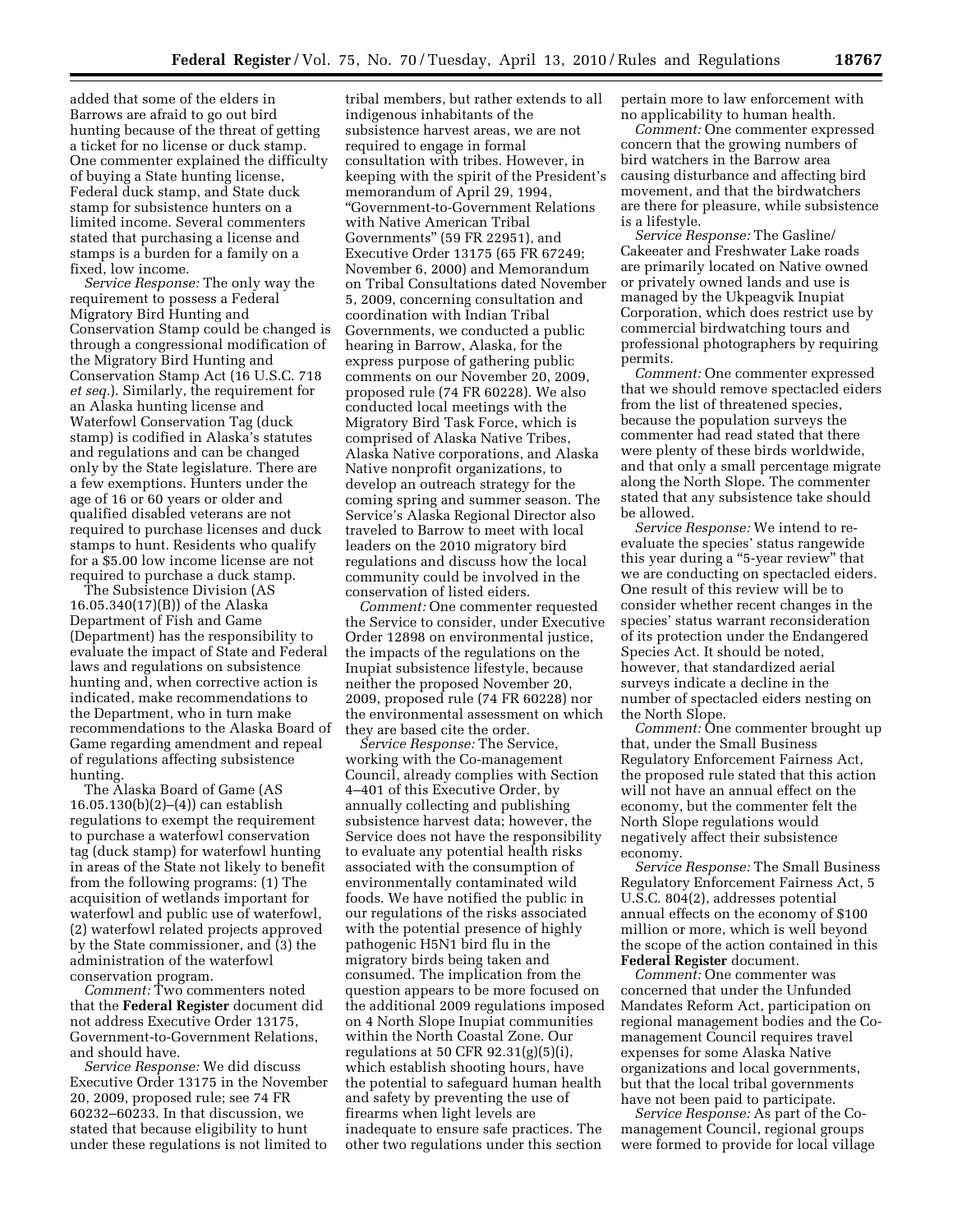and tribal representation. Grants are annually provided by the Service for each regional representative and their sponsoring organization to fund travel for village representatives to attend regional meetings twice a year.

#### *Law Enforcement*

*Comment:* Six commenters said that the extra law enforcement presence in Barrow created extra tension in the community. Several commenters stated that subsistence hunters in Barrow have been impacted because of the presence of law enforcement. Another commenter said that the additional law enforcement intimidated some people from going hunting. Another commenter suggested we use local people, the city council, and the local Native government to enforce regulations.

*Service Response:* For several years, the Service's Office of Law Enforcement and Divisions of Endangered Species and Migratory Bird Management have worked with many groups and individuals in the greater North Slope area and Barrow specifically to provide information on the regulatory requirements and enforcement of the regulations. Our approach has focused on significant outreach efforts, including public meetings, radio talk show opportunities, posted fliers, and brochures followed by a phased-in, increased reliance on enforcement actions. The Service and its partners have conducted outreach over the past couple of years to increase hunter awareness. We expect hunter compliance with the regulations and thus do not plan on having a continuous presence in Barrow this season.

## *Who Is Eligible To Hunt Under These Regulations?*

*Comment:* One commenter questioned what the purpose was of adding the communities of Gulkana, Tazlina, Copper Center, Mentasta Lake, and the rest. The commenter questioned whether or not they hunt birds there.

*Service Response:* In 2003, the interior Alaska communities in question submitted petitions for inclusion in the subsistence migratory bird. Part of the petitioning process is to show evidence of customary and traditional use of the migratory bird resource. Upon review of these petitions, the Co-management Council at its April and May 2003 meetings recommended that 13 additional communities be included, starting in 2004, based on the five criteria set forth in 50 CFR 92.5(c). The Upper Copper River region included the communities of Gulkana, Gakona, Tazlina, Copper Center, Mentasta Lake,

Chitina, and Chistochina, totaling 1,172 people.

#### *Comments on Original Region-Specific Regulations*

*Comment:* One commenter expressed concern about global warming and how it is changing the timing of birds' departure, which causes problems with having fixed dates in the regulations, specifically on the North Slope.

*Service Response:* The Service has accommodated concerns about fixed regulatory dates in the Yukon-Kuskokwim Delta region by allowing the Regional Director or his designee to consult with field biologists and the regional Native Representative group to announce different closure dates each year. A similar request could be made for the North Slope during the open proposal period of November 1 through December 15 of each year.

*Comment:* Two commenters asked that the Service continue using the provisions proposed in 50 CFR 92.31(g)(4) (originally established in 2005) to allow subsistence use of yellow-billed loons inadvertently entangled in subsistence fishing nets on the North Slope.

Yellow-billed loons remain an important part of the Inupiaq culture.

*Service Response:* We are retaining the yellow-billed loon provision for the North Slope for 2010.

*Comment:* Two commenters expressed concerns regarding the special brant harvest for the community of Wainwright. The commenter said that the hunt should be extended from 16 days to a full month to allow for variables in weather and brant migration patterns. Another commenter requested that the Service consider the extent to which climate change is already limiting this harvest and attempt to accommodate Wainwright's request to change the special brant season.

*Service Response:* Proposals to change regional regulations are accepted from November 1 through December 15 of each year. The Service encourages the commenters to submit a proposal, working with their regional representative, to address their concerns during the next open proposal season.

*Comment:* Three commenters were concerned that the Service has not defined criteria that would trigger emergency regulations (50 CFR 92.32). A definition of what constitutes an "imminent threat" to Steller's eider conservation is not provided, nor is there any indication of the geographic scale to which this imminent threat applies. One commenter added that critical thresholds or imminent threats should be determined in advance

through consultation with the Recovery Team and affected Co-management Council partner organizations. One commenter added that there is no reliable way presented for estimating how small numbers of inadvertently shot eiders would affect the sustainability of the listed population.

*Service Response:* The Service has intentionally avoided identifying specific thresholds for management actions, including possible closure of the hunt, in order to preserve flexibility for decision makers. Although the number of Steller's eiders known to be taken is one indication of the actual threat, other information will be used to help assess the threat and determine whether further management actions are warranted. Information on the proportion of the hunters checked; degree of cooperation with conservation measures by the hunting community as a whole, circumstances surrounding the birds being shot; breeding status of the species; and the individuals taken, date of take, and other factors may all contribute to the assessment of the situation and identification of appropriate measures in response. We believe identifying specific thresholds would compromise the desire to balance the dual objectives of supporting the hunt while adequately providing for the conservation of Steller's eiders.

## *What Is Different in the Region-Specific Regulations for 2010?*

*Comment:* One commenter stated that the final rule should note that North Coastal Zone regulations did not originate from the Co-management Council nor were they endorsed by the Co-management Council.

*Service Response:* The North Slope Borough requested that the regulations go back to the published regulations for the 2008 season, eliminating the three Steller's eider regulations instituted for the 2009 season. The Co-management Council recommended that we revert back to the 2008 regulations because the MOU between the Service and the North Slope partners was only enacted for 2009, and did not address what to do for the 2010 subsistence season.

*Comment:* Three commenters requested that we remove the regulations added to protect Steller's eiders for the North Slope in 2009. The commenter explained that Steller's eiders are not a targeted species. The commenter added a recommendation to remove the shooting hours and any other provision that is not a customary and traditional practice. Another commenter added a concern that the proposed regulations may not be based on the best science, do not adequately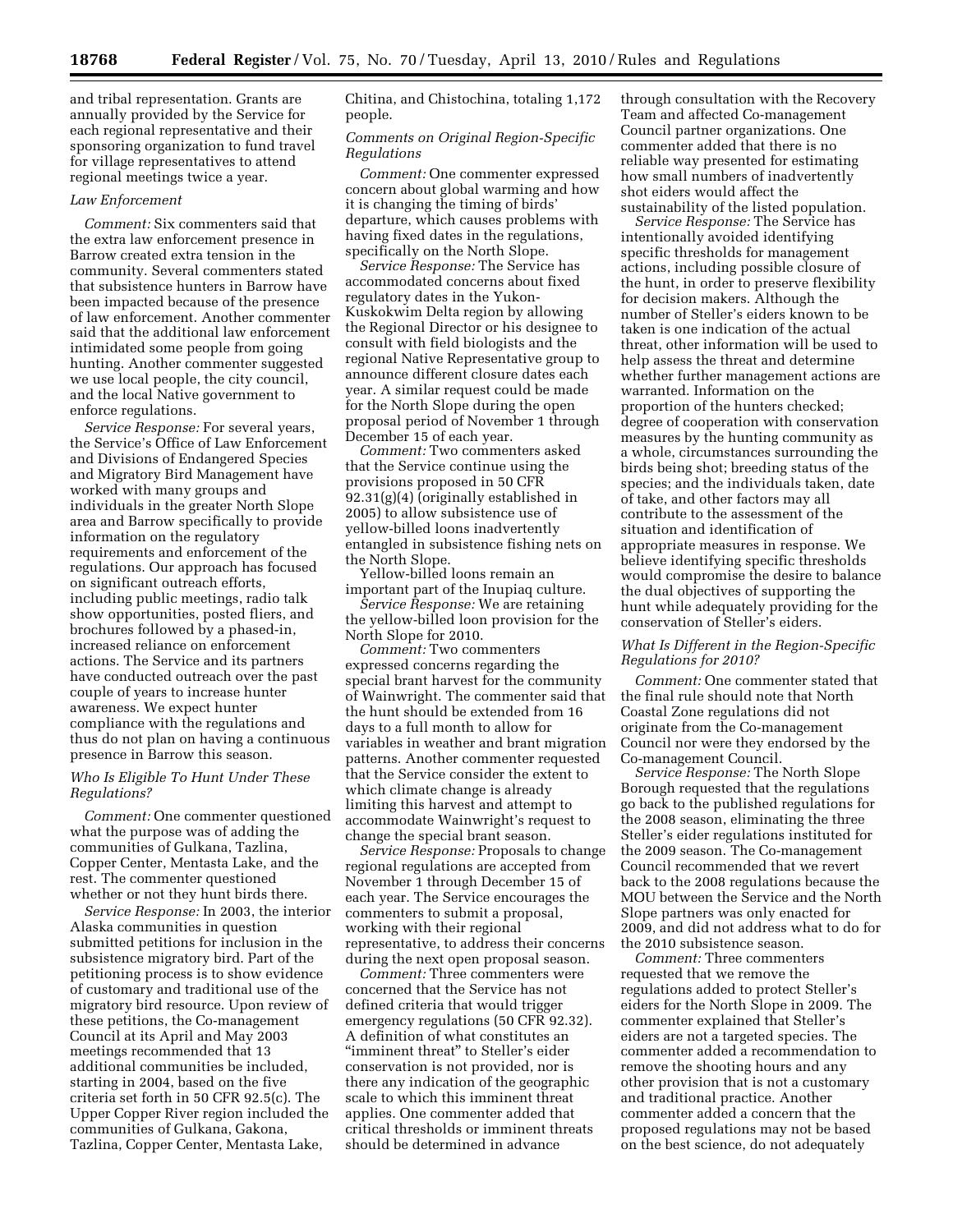consider the health and customs of the Inupiat people, and may increase (rather than reduce) the mortality rates of threatened eider species.

*Service Response:* The Service has dual goals and responsibilities of authorizing a subsistence harvest while protecting migratory birds and threatened species. Although these goals were and continue to be challenging, they are not irreconcilable with sufficient recognition of the need to protect threatened species, measures to remedy documented threats, and commitment from the subsistence community and other conservation partners to work together toward these dual goals. With these dual goals in mind, the Service Regulations Committee decided to continue the 2009 provisions that were designed to help protect Steller's eiders during their summer presence on the North Slope.

*Comment:* One commenter challenged that there is little scientific information on which the proposed regulations are based. Little is known regarding the migratory route, winter habitat, and nesting range of Steller's eiders, such that it is difficult to assess their actual population status. As FWS stated during the January 12, 2010, hearing, the recovery goal in terms of an ideal population number for Steller's eiders has yet to be set. The regulations proposed for four villages on the North Slope differ significantly from those proposed for the rest of Alaska. Without science to justify this difference, the regulations appear arbitrary.

*Service Response:* The Service's Migratory Bird Division has conducted aerial surveys of the Arctic Coastal Plain annually since 1993 to monitor Steller's and spectacled eider populations. These surveys, in addition to aerial surveys by Alaska Biological Research, Inc. and ground searches by Service personnel near Barrow, provide an index of population size and nesting range on the North Slope. Furthermore, telemetry data from Steller's eider fitted with transmitters in Barrow in 2000 and 2001 revealed migration corridors, molting areas, and movements between wintering areas, which are also surveyed aerially each spring by Service personnel. Given the best available scientific information, the nesting range and migratory route of Alaska breeding Steller's eider support the position that listed Steller's eiders are vulnerable to harvest by subsistence hunters at Point Hope, Point Lay, Wainwright, and Barrow.

*Comment:* One commenter said that it is difficult to understand why the North Slope villages are subject to hunting hours, while Kivalina, just 72 miles

south of Point Hope, is not. The commenter added that at the January 12, 2010, hearing, the Service explained that it assumed that once the migratory birds move farther south, they mingle with the Russian population. What study has the Service done showing that the American and Russian populations mingle in the 72 miles between Point Hope and Kivalina?

*Service Response:* The Service is implementing regulations to protect the North American breeding population of Steller's eiders. The mixing of North American and Russian/Siberianbreeding birds likely changes in latitude and longitude as seasonal weather and land and sea conditions change each year. We do not know exactly where this will occur in 2010, as no definitive biological information on mixing rates and locations exists at this time. To obtain that information with current biological investigative techniques would require handling a significant percentage of the fewer than 600 estimated North American breeding birds, which in our estimation could negatively impact the population and delay recovery. In balancing our dual goals of recovery while providing hunting opportunities for the other species that are open to harvest, we are attempting to minimize the impact of the regulations to those areas in which we are confident the majority of Steller's eiders encountered are North American breeding birds. We believe the Steller's eiders around the four affected villages are comprised of North American breeding birds, and therefore we are applying and limiting the regulations specific to Steller's eider conservation to those areas.

*Comment:* Two commenters oppose the North Slope regulation that requires hunters to present any birds taken upon request by a Service law enforcement officer. One commenter said they thought this activity should require a search warrant. Another commenter opined that this regulation has caused some hunters to reduce their activity because of perceived intrusion.

*Service Response:* Our ability to monitor and verify the ongoing harvest is an important component of the conservation strategy that we developed in 2009 to enable us to issue the annual regulations to open the subsistence harvest. This requirement enables our officers to effectively verify harvest composition while contacting hunters in the field.

*Comment:* One commenter stated 50 CFR 92.31(g)(5)(ii) would prohibit hunters (and even non-Service biologists) from touching Steller's eiders (whether dead or injured) under any

circumstances. The commenter further pointed out that aside from contravening Inupiaq culture, this rule is detrimental to the Service's ability to monitor and investigate eider deaths.

*Service Response:* The Service encourages those that find a dead Steller's or Spectacled eider to immediately report the finding to either Federal or State law enforcement. This regulation does not prohibit the finder from covering the carcass to protect it from scavengers, mark the location, or rescue an injured eider.

*Comment:* Ten commenters specifically opposed the prohibition against hunting after sunset. One commenter said that brant fly lower after sunset and are then easier for people in Wainwright to shoot. Another commenter said that during the day it is harder to hunt and in the evenings it is cooler, and that ducks fly more in the cooler hours. Another commenter explained that shooting hours are not customary and traditional and suggested that the Service look into traditional knowledge relating to weather conditions and flight patterns before imposing hunting hours. Two commenters also questioned the science behind justifying the shooting hours restrictions.

*Service Response:* The Service is always receptive to the use of traditional and ecological knowledge in addressing environmental issues, and welcomes any local input that would aid in finding a solution for Steller's eiders being mistakenly shot. We designed the shooting hours restriction to eliminate hunting under poor visibility, to improve species' identification, and to reduce the probability of mistakenly shooting and crippling Steller's eiders. The Service believes that bird identification prior to shooting is key to preventing protected species from being accidentally taken during the harvest.

The determination of shooting hours for the individual communities used data provided by the Naval Meteorology and Oceanography Command (NMOC). Tables illustrating civil twilight times by date and location were used to determine the dates when shooting hour restrictions would begin in August. These restrictions were initiated on the dates when periods of ''complete darkness'' begin to occur. For consistency in managing bird hunting, the beginning and ending times of shooting hours in these subsistence regulations parallel those found in 50 CFR 20.102, which applies for all migratory bird hunting on the North Slope after September 1st of each year. These times are based on NMOC tables for sunrise and sunset. The Service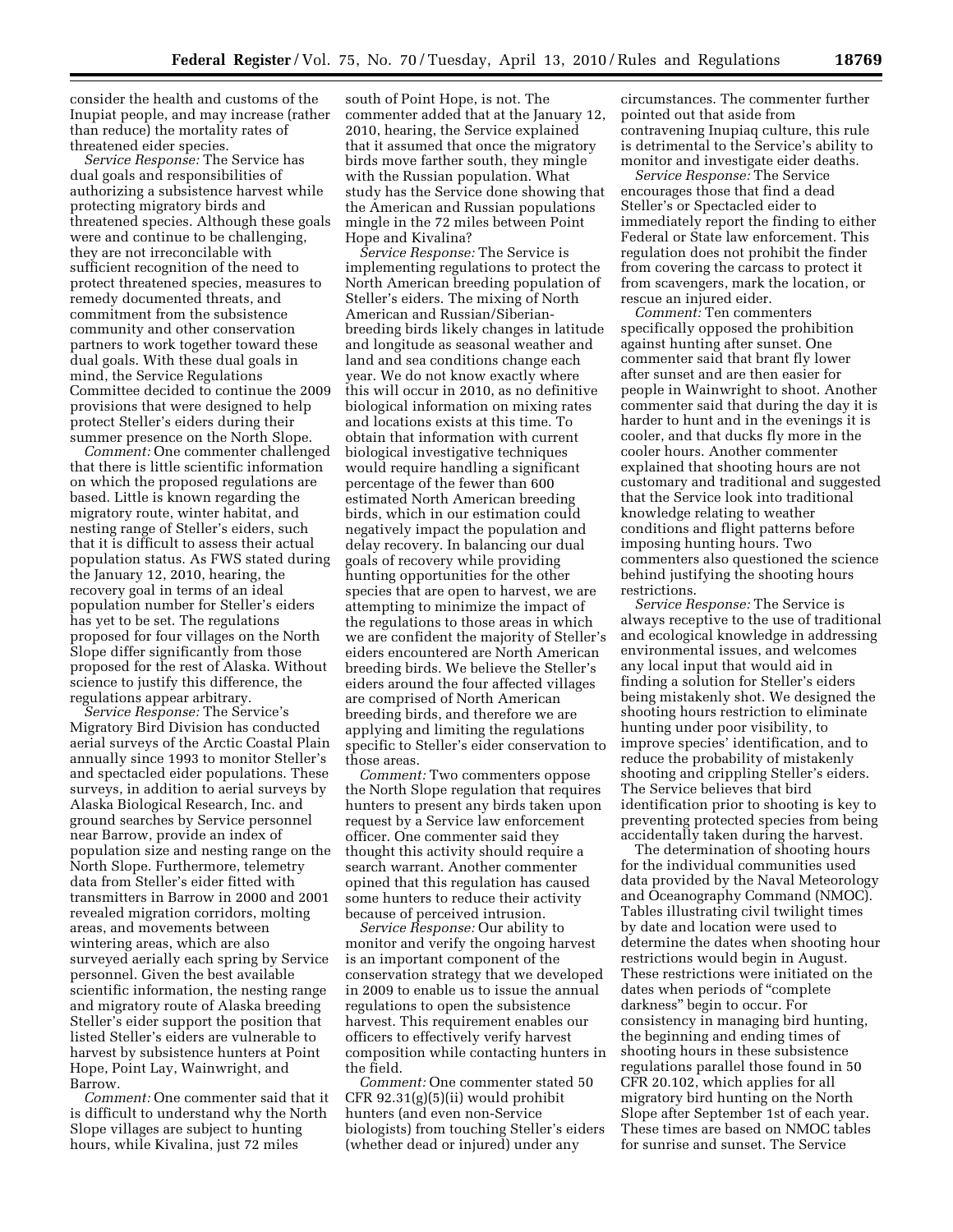acknowledges that weather conditions also add a degree of variability in light conditions for shooting, but did not want to address this in the spirit of keeping the regulation as simple as possible.

*Comment:* One commenter brought up the 5-mile boundary used in delineating the North Coastal Zone. The commenter thought that it meant no hunting within the zone and complained about that.

*Service Response:* The 5-mile boundary for the North Coastal Zone applies only to the three regulations added in 2009, including presentation of birds upon request; possession prohibition of any illegally taken bird; and daylight-related shooting hours. Migratory bird hunting is not otherwise restricted within that 5-mile zone.

*Comment:* One commenter opined that targeting the North Slope with the special 2009 eider regulations was prejudiced, since those regulations were not equally applied throughout the birds' flyway range.

*Service Response:* We do consider and review the regulations Statewide regarding species protected under the Endangered Species Act, and all other federally authorized or funded activities. In the case of the Steller's eider, the regulations apply during the subsistence harvest, when the listed population of Steller's eiders are migrating and breeding on the North Slope.

*Comment:* One commenter explained that they did not like how Steller's eiders were shot in Barrow in 2008, but that the outlying communities of Point Lay, Wainwright, and Point Hope should not have been punished with additional regulations for what happened in Barrow.

*Service Response:* We have limited the Steller's eider specific regulations to the villages in the geographic area used by migrating, and possibly nesting, Alaska-breeding Steller's eiders (the listed population). Although approximately 60% of the listed population is thought to nest within 60 kilometers of Barrow, the four coastal villages are included because the listed population migrates past all those villages twice during the subsistence harvest. We would like to know more about the actual risk to listed eiders from shooting in the villages of Point Lay, Point Hope, and Wainwright and would welcome collection of villagespecific subsistence harvest information to assist in setting future regulations.

## **Statutory Authority**

We derive our authority to issue these regulations from the Migratory Bird Treaty Act of 1918, 16 U.S.C. 712(1),

which authorizes the Secretary of the Interior, in accordance with the treaties with Canada, Mexico, Japan, and Russia, to ''issue such regulations as may be necessary to assure that the taking of migratory birds and the collection of their eggs, by the indigenous inhabitants of the State of Alaska, shall be permitted for their own nutritional and other essential needs, as determined by the Secretary of the Interior, during seasons established so as to provide for the preservation and maintenance of stocks of migratory birds.''

## **Required Determinations**

### *Regulatory Planning and Review (Executive Order 12866)*

The Office of Management and Budget (OMB) has determined that this rule is not significant and has not reviewed this rule under Executive Order 12866 (E.O. 12866). OMB bases its determination upon the following four criteria:

(a) Whether the rule will have an annual effect of \$100 million or more on the economy or adversely affect an economic sector, productivity, jobs, the environment, or other units of the government.

(b) Whether the rule will create inconsistencies with other Federal agencies' actions.

(c) Whether the rule will materially affect entitlements, grants, user fees, loan programs, or the rights and obligations of their recipients.

(d) Whether the rule raises novel legal or policy issues.

#### *Regulatory Flexibility Act*

The Department of the Interior certifies that this rule will not have a significant economic impact on a substantial number of small entities as defined under the Regulatory Flexibility Act (5 U.S.C. 601 *et seq.*). An initial regulatory flexibility analysis is not required. Accordingly, a Small Entity Compliance Guide is not required. The rule legalizes a pre-existing subsistence activity, and the resources harvested will be consumed by the harvesters or persons within their local community.

#### *Small Business Regulatory Enforcement Fairness Act*

This rule is not a major rule under 5 U.S.C. 804(2), the Small Business Regulatory Enforcement Fairness Act. This rule:

(a) Will not have an annual effect on the economy of \$100 million or more. It will legalize and regulate a traditional subsistence activity. It will not result in a substantial increase in subsistence harvest or a significant change in

harvesting patterns. The commodities being regulated under this rule are migratory birds. This rule deals with legalizing the subsistence harvest of migratory birds and, as such, does not involve commodities traded in the marketplace. A small economic benefit from this rule derives from the sale of equipment and ammunition to carry out subsistence hunting. Most, if not all, businesses that sell hunting equipment in rural Alaska would qualify as small businesses. We have no reason to believe that this rule will lead to a disproportionate distribution of benefits.

(b) Will not cause a major increase in costs or prices for consumers; individual industries; Federal, State, or local government agencies; or geographic regions. This rule does not deal with traded commodities and, therefore, does not have an impact on prices for consumers.

(c) Does not have significant adverse effects on competition, employment, investment, productivity, innovation, or the ability of U.S.-based enterprises to compete with foreign-based enterprises. This rule deals with the harvesting of wildlife for personal consumption. It does not regulate the marketplace in any way to generate effects on the economy or the ability of businesses to compete.

#### *Unfunded Mandates Reform Act*

We have determined and certified under the Unfunded Mandates Reform Act (2 U.S.C. 1501 *et seq.*) that this rule will not impose a cost of \$100 million or more in any given year on local, State, or tribal governments or private entities. The rule does not have a significant or unique effect on State, local, or tribal governments or the private sector. A statement containing the information required by the Unfunded Mandates Reform Act is not required. Participation on regional management bodies and the Comanagement Council will require travel expenses for some Alaska Native organizations and local governments. In addition, they will assume some expenses related to coordinating involvement of village councils in the regulatory process. Total coordination and travel expenses for all Alaska Native organizations are estimated to be less than \$300,000 per year. In the Notice of Decision (65 FR 16405; March 28, 2000), we identified 12 partner organizations (Alaska Native nonprofits and local governments) to administer the regional programs. The Alaska Department of Fish and Game will also incur expenses for travel to Comanagement Council and regional management body meetings. In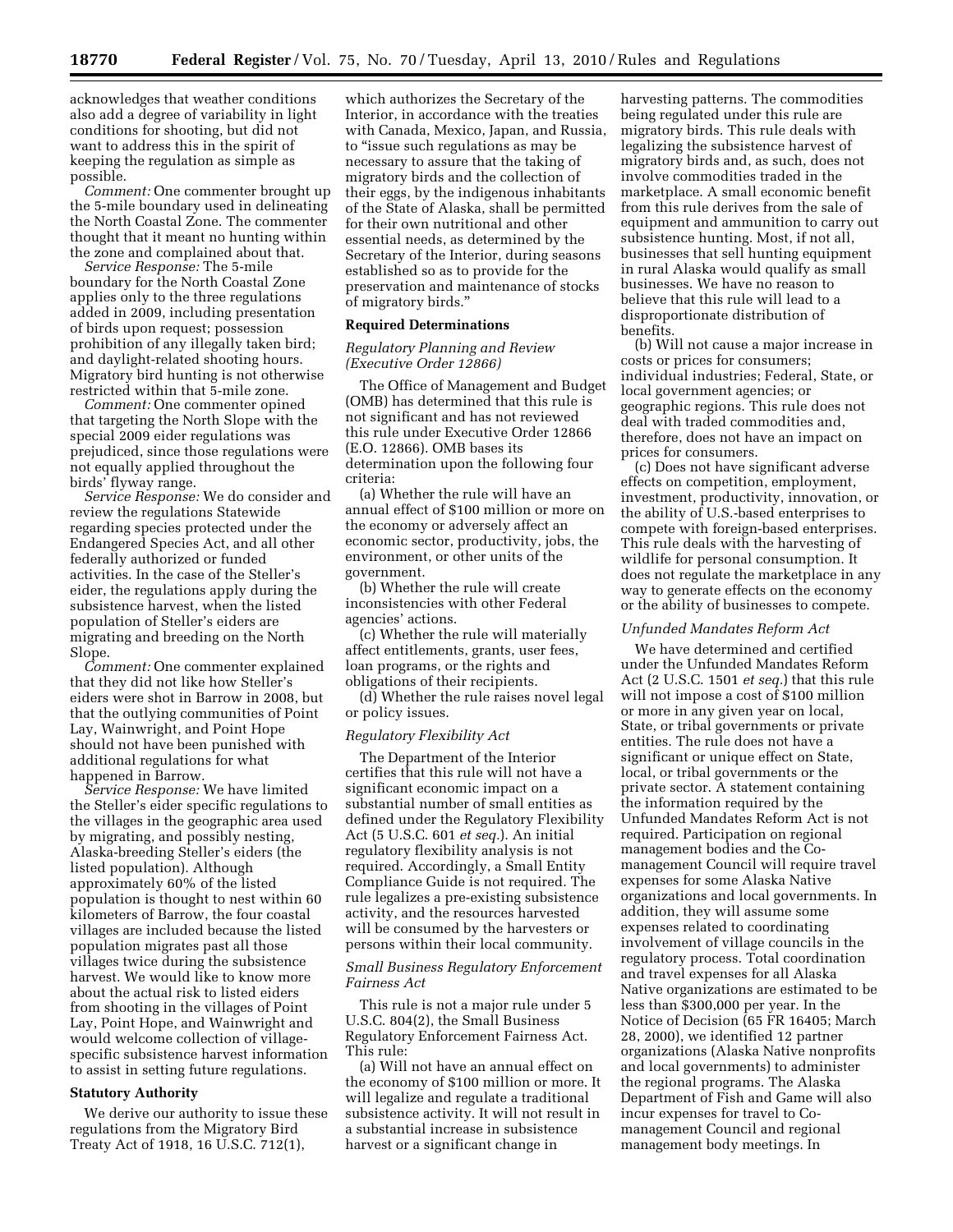addition, the State of Alaska will be required to provide technical staff support to each of the regional management bodies and to the Comanagement Council. Expenses for the State's involvement may exceed \$100,000 per year, but should not exceed \$150,000 per year. When funding permits, we make annual grant agreements available to the partner organizations and the Alaska Department of Fish and Game to help offset their expenses.

# *Takings (Executive Order 12630)*

Under the criteria in Executive Order 12630, this rule does not have significant takings implications. This rule is not specific to particular land ownership, but applies to the harvesting of migratory bird resources throughout Alaska. A takings implication assessment is not required.

#### *Federalism (Executive Order 13132)*

Under the criteria in Executive Order 13132, this rule does not have sufficient federalism implications to warrant the preparation of a Federalism Assessment. We discuss effects of this rule on the State of Alaska in the Unfunded Mandates Reform Act section above. We worked with the State of Alaska to develop these regulations. Therefore, a Federalism Assessment is not required.

# *Civil Justice Reform (Executive Order 12988)*

The Department, in promulgating this rule, has determined that it will not unduly burden the judicial system and that it meets the requirements of sections  $3(a)$  and  $3(b)(2)$  of Executive Order 12988.

## *Government-to-Government Relations With Native American Tribal Governments*

Because eligibility to hunt under these regulations is not limited to tribal members, but rather extends to all indigenous inhabitants of the subsistence harvest areas, we are not required to engage in formal consultation with tribes. However, in keeping with the spirit of the President's memorandum of April 29, 1994, ''Government-to-Government Relations With Native American Tribal Governments'' (59 FR 22951), and Executive Order 13175 (65 FR 67249; November 6, 2000), concerning consultation and coordination with Indian Tribal Governments, we conducted meetings with the affected tribes and tribal nonprofit organizations to discuss the changes in the regulations and determine possible effects on tribes or trust resources, and have determined

that there are no significant effects. The rule will legally recognize the subsistence harvest of migratory birds and their eggs for indigenous inhabitants including tribal members. In 1998, we began a public involvement process to determine how to structure management bodies in order to provide the most effective and efficient involvement of subsistence users. We began by publishing in the **Federal Register** stating that we intended to establish management bodies to implement the spring and summer subsistence harvest (63 FR 49707, September 17, 1998). We held meetings with the Alaska Department of Fish and Game and the Native Migratory Bird Working Group to provide information regarding the amended treaties and to listen to the needs of subsistence users. The Native Migratory Bird Working Group was a consortium of Alaska Natives formed by the Rural Alaska Community Action Program to represent Alaska Native subsistence hunters of migratory birds during the treaty negotiations. We held forums in Nome, Kotzebue, Fort Yukon, Allakaket, Naknek, Bethel, Dillingham, Barrow, and Copper Center. We led additional briefings and discussions at the annual meeting of the Association of Village Council Presidents in Hooper Bay and for the Central Council of Tlingit & Haida Indian Tribes in Juneau.

On March 28, 2000, we published in the **Federal Register** (65 FR 16405) the Notice of Decision entitled, ''Establishment of Management Bodies in Alaska To Develop Recommendations Related to the Spring/Summer Subsistence Harvest of Migratory Birds.'' This notice described the way in which management bodies would be established and organized. Based on the wide range of views expressed on the options document, the decision incorporated key aspects of two of the modules. The decision established one statewide management body consisting of 1 Federal member, 1 State member, and 7–12 Alaska Native members, with all components serving as equals.

#### *Paperwork Reduction Act*

This rule has been examined under the Paperwork Reduction Act of 1995 and does not contain any new collections of information that require Office of Management and Budget approval. OMB has approved our collection of information associated with the voluntary annual household surveys used to determine levels of subsistence take. The OMB control number is 1018–0124, which expires March 31, 2010. An agency may not conduct or sponsor and a person is not required to respond to a collection of information unless it displays a currently valid OMB control number.

#### *National Environmental Policy Act Consideration*

The annual regulations and options were considered in the environmental assessment, ''Managing Migratory Bird Subsistence Hunting in Alaska: Hunting Regulations for the 2010 Spring/ Summer Harvest,'' October 9, 2009. Copies are available from the person listed under **FOR FURTHER INFORMATION CONTACT** or at *http:// [www.regulations.gov.](http://www.regulations.gov)* 

## *Energy Supply, Distribution, or Use (Executive Order 13211)*

Executive Order 13211 requires agencies to prepare Statements of Energy Effects when undertaking certain actions. This is not a significant regulatory action under this Executive Order; it would allow only for traditional subsistence harvest and would improve conservation of migratory birds by allowing effective regulation of this harvest. Further, this rule is not expected to significantly affect energy supplies, distribution, or use. Therefore, this action is not a significant energy action under Executive Order 13211, and no Statement of Energy Effects is required.

### *Administrative Procedure Act*

The Administrative Procedure Act (5 U.S.C. 553(d)) requires an agency to publish a final rule in most cases at least 30 days before the rule is to become effective. The Act also allows publication less than 30 days before the effective date if the agency finds that there is a good cause for doing so. (5 U.S.C. 553(d)(3)) The Department of the Interior finds that good cause exists for making this rule effective upon publication because:

- —This rule is necessary to allow continuation of customary and traditional subsistence uses of migratory birds in Alaska; and
- —Delaying publication of this rule would impose hardship upon those who harvest migratory birds for subsistence use.

#### **List of Subjects in 50 CFR Part 92**

Exports, Hunting, Imports, Reporting and recordkeeping requirements, Subsistence, Treaties, Wildlife.

■ For the reasons set out in the preamble, we amend title 50, chapter I, subchapter G, of the Code of Federal Regulations as follows: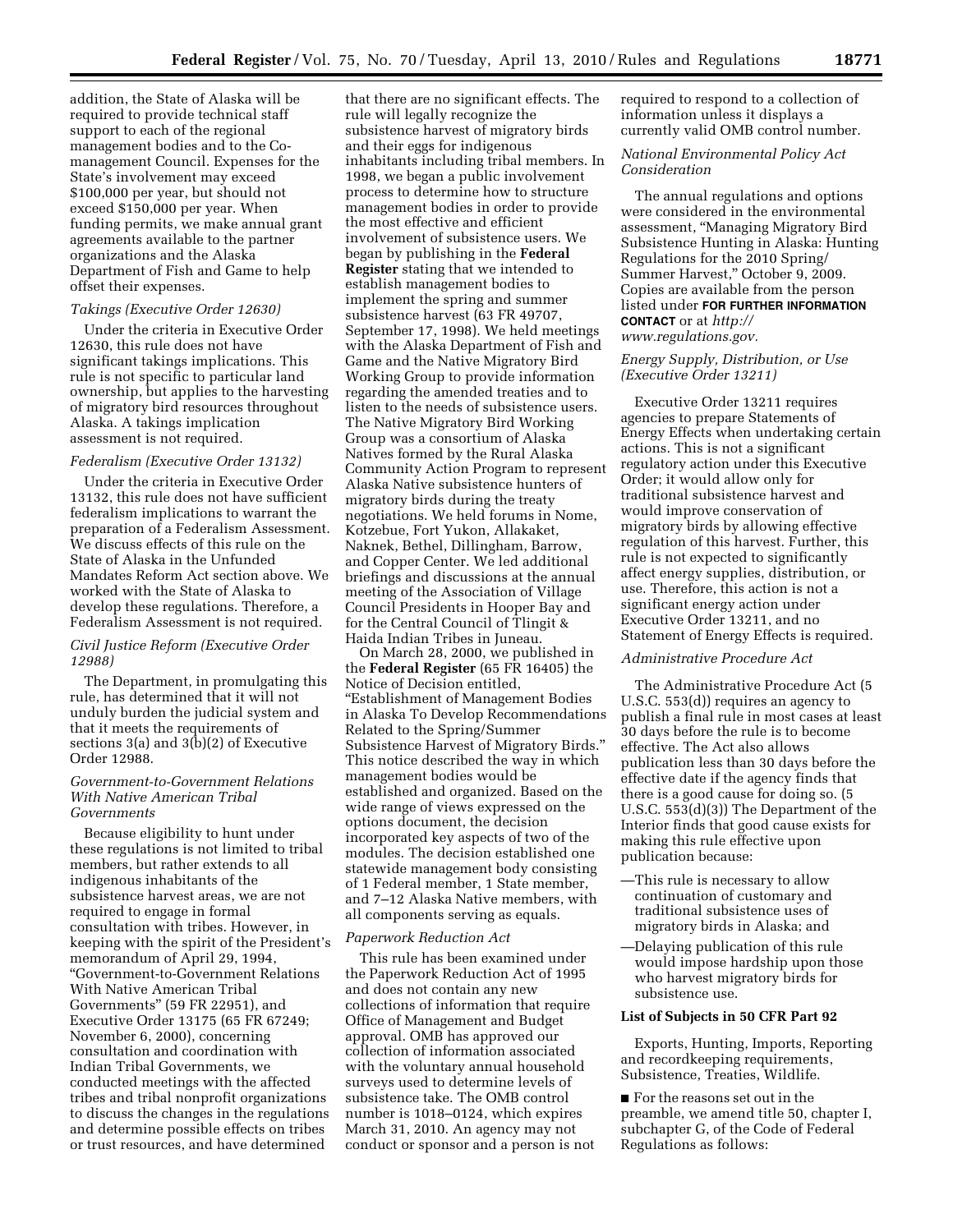## **PART 92—MIGRATORY BIRD SUBSISTENCE HARVEST IN ALASKA**

■ 1. The authority citation for part 92 continues to read as follows:

**Authority:** 16 U.S.C. 703–712.

## **Subpart D—Annual Regulations Governing Subsistence Harvest**

■ 2. In subpart D, add § 92.31 to read as follows:

#### **§ 92.31 Region-specific regulations.**

The 2010 season dates for the eligible subsistence harvest areas are as follows:

(a) *Aleutian/Pribilof Islands Region.* 

(1) Northern Unit (Pribilof Islands):

(i) Season: April 2–June 30.

(ii) Closure: July 1–August 31.

(2) Central Unit (Aleut Region's eastern boundary on the Alaska

Peninsula westward to and including Unalaska Island):

(i) Season: April 2–June 15 and July 16–August 31.

(ii) Closure: June 16–July 15.

(iii) Special Black Brant Season Closure: August 16–August 31, only in Izembek and Moffet lagoons.

(iv) Special Tundra Swan Closure: All hunting and egg gathering closed in units 9(D) and 10.

(3) Western Unit (Umnak Island west to and including Attu Island):

(i) Season: April 2–July 15 and August 16–August 31.

(ii) Closure: July 16–August 15.

(b) *Yukon/Kuskokwim Delta Region.* 

(1) Season: April 2–August 31.

(2) Closure: 30-day closure dates to be

announced by the Service's Alaska Regional Director or his designee, after consultation with local subsistence users, field biologists, and the Association of Village Council President's Waterfowl Conservation Committee. This 30-day period will occur between June 1 and August 15 of each year. A press release announcing the actual closure dates will be forwarded to regional newspapers and radio and television stations and posted in village post offices and stores.

(3) Special Black Brant and Cackling Goose Season Hunting Closure: From the period when egg laying begins until young birds are fledged. Closure dates to be announced by the Service's Alaska Regional Director or his designee, after consultation with field biologists and the Association of Village Council President's Waterfowl Conservation Committee. A press release announcing the actual closure dates will be forwarded to regional newspapers and radio and television stations and posted in village post offices and stores.

(c) *Bristol Bay Region.* 

(1) Season: April 2–June 14 and July 16–August 31 (general season); April 2– July 15 for seabird egg gathering only.

(2) Closure: June 15–July 15 (general season); July 16–August 31 (seabird egg gathering).

(d) *Bering Strait/Norton Sound Region.* 

(1) Stebbins/St. Michael Area (Point Romanof to Canal Point):

(i) Season: April 15–June 14 and July 16–August 31.

(ii) Closure: June 15–July 15.

(2) Remainder of the region:

(i) Season: April 2–June 14 and July 16–August 31 for waterfowl; April 2– July 19 and August 21–August 31 for all other birds.

(ii) Closure: June 15–July 15 for waterfowl; July 20–August 20 for all other birds.

(e) *Kodiak Archipelago Region,* except for the Kodiak Island roaded area, which is closed to the harvesting of migratory birds and their eggs. The closed area consists of all lands and waters (including exposed tidelands) east of a line extending from Crag Point in the north to the west end of Saltery Cove in the south and all lands and water south of a line extending from Termination Point along the north side of Cascade Lake extending to Anton Larson Bay. Waters adjacent to the closed area are closed to harvest within 500 feet from the water's edge. The offshore islands are open to harvest.

(1) Season: April 2–June 30 and July 31–August 31 for seabirds; April 2–June 20 and July 22–August 31 for all other birds.

(2) Closure: July 1–July 30 for seabirds; June 21–July 21 for all other birds.

(f) *Northwest Arctic Region.* 

(1) Season: April 2–June 9 and August 15–August 31 (hunting in general); waterfowl egg gathering May 20–June 9 only; seabird egg gathering May 20–July 12 only; hunting molting/non-nesting waterfowl July 1–July 31 only.

(2) Closure: June 10–August 14, except for the taking of seabird eggs and molting/non-nesting waterfowl as provided in paragraph (f)(1) of this section.

(g) *North Slope Region.* 

(1) Southern Unit (Southwestern North Slope regional boundary east to Peard Bay, everything west of the longitude line 158°30′ W and south of the latitude line 70°45′ N to the west bank of the Ikpikpuk River, and everything south of the latitude line 69°45′ N between the west bank of the Ikpikpuk River to the east bank of Sagavinirktok River):

(i) Season: April 2–June 29 and July 30–August 31 for seabirds; April 2–June 19 and July 20–August 31 for all other birds.

(ii) Closure: June 30–July 29 for seabirds; June 20–July 19 for all other birds.

(iii) Special Black Brant Hunting Opening: From June 20–July 5. The open area would consist of the coastline, from mean high water line outward to include open water, from Nokotlek Point east to longitude line 158°30′ W. This includes Peard Bay, Kugrua Bay, and Wainwright Inlet, but not the Kuk and Kugrua river drainages.

(2) Northern Unit (At Peard Bay, everything east of the longitude line 158°30′ W and north of the latitude line 70°45′ N to west bank of the Ikpikpuk River, and everything north of the latitude line 69°45′ N between the west bank of the Ikpikpuk River to the east bank of Sagavinirktok River):

(i) Season: April 6–June 6 and July 7– August 31 for king and common eiders; April 2–June 15 and July 16–August 31 for all other birds.

(ii) Closure: June 7–July 6 for king and common eiders; June 16–July 15 for all other birds.

(3) Eastern Unit (East of eastern bank of the Sagavanirktok River):

(i) Season: April 2–June 19 and July 20–August 31.

(ii) Closure: June 20–July 19.

(4) All Units: Yellow-billed loons. Annually, up to 20 yellow-billed loons total for the region may be inadvertently entangled in subsistence fishing nets in the North Slope Region and kept for subsistence use. Individuals must report each yellow-billed loon inadvertently entangled while subsistence gill net fishing to the North Slope Borough Department of Wildlife Management by the end of the season.

(5) North Coastal Zone (Cape Thompson north to Point Hope and east along the Arctic Ocean coastline around Point Barrow to Ross Point, including Iko Bay, and 5 miles inland).

(i) Migratory bird hunting is permitted from one-half hour before sunrise until sunset, during August.

(ii) No person may at any time, by any means, or in any manner, possess or have in custody any migratory bird or part thereof, taken in violation of subpart C and D of this part.

(iii) Upon request from a Service law enforcement officer, hunters taking, attempting to take, or transporting migratory birds taken during the subsistence harvest season must present them to the officer for species identification.

(h) *Interior Region.* 

(1) Season: April 2–June 14 and July 16–August 31; egg gathering May 1–June 14 only.